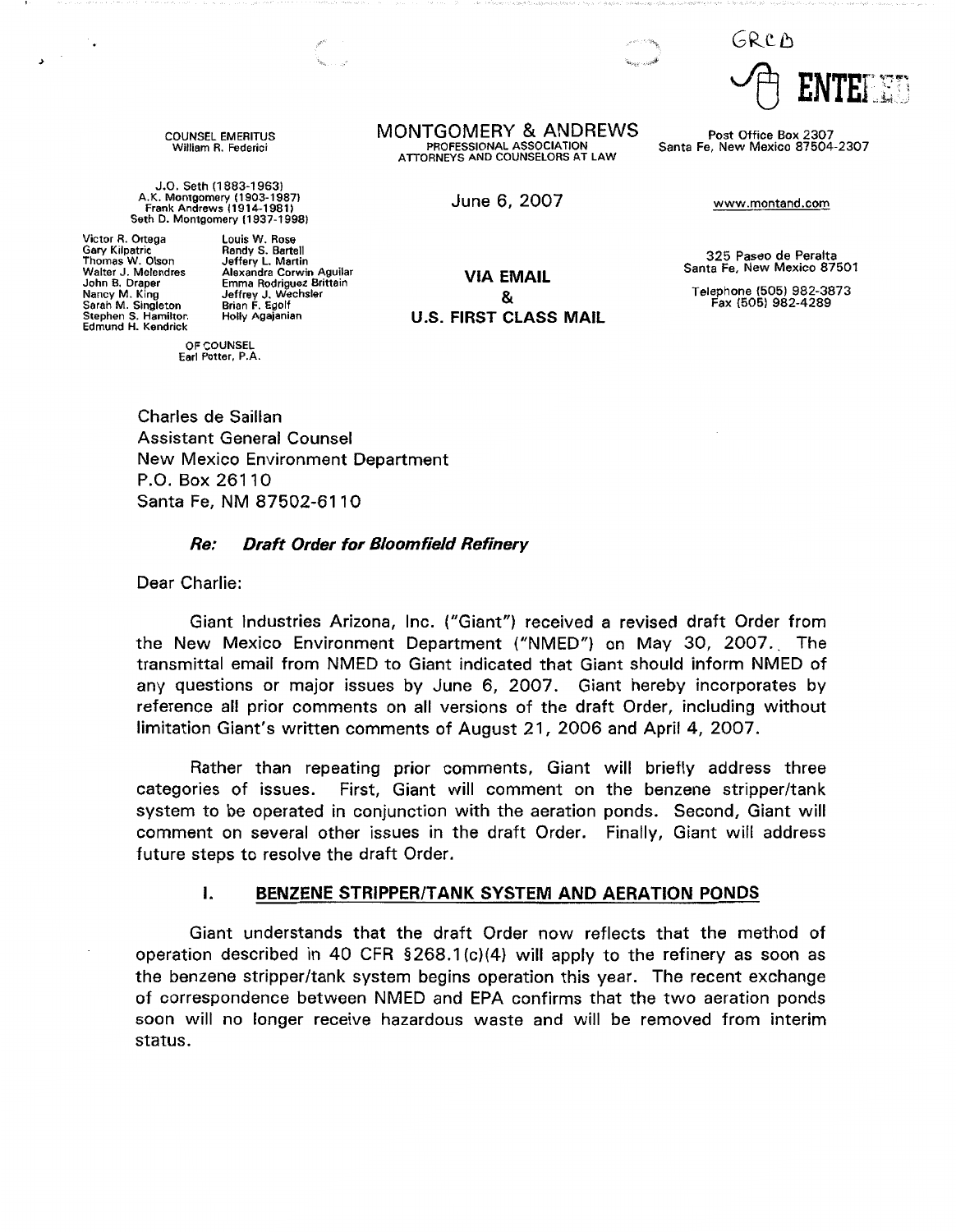Giant has not received NMED's draft Response to Public Comments that updates the March 2007 version. Giant requests that NMED's draft Response to Public Comments be modified to reflect the §268.1 {c)(4) method of operation and that Giant receive a copy of that document.

In paragraphs  $51$  (at page 12) and 120 (at page 25) of the draft Order, NMED refers to the Consent Agreement and Final Order entered by EPA on May 18, 2006. That EPA Final Order requires Giant to install equipment to render wastewater from the API non-hazardous before it is placed into the aeration ponds. Giant requests that reference to an exact date for operation of the equipment be deleted. Giant is discussing with EPA a date slightly later than the July 18, 2007 date in the Final Order in order to accommodate the schedule of Giant's contractor.

# **11. OTHER ISSUES IN DRAFT ORDER**

# **A. Dispute Resolution**

Giant notes that NMED has not accepted the language suggested in Giant's April 4, 2007 comments. However, NMED did add language stating that whether a disputed decision is final for purposes of dispute resolution shall be determined in accordance with established principles of administrative law. Giant suggests that such a standard is unnecessarily vague and in itself could lead to disputes. Again, Giant urges that finality for purposes of judicial review be defined in the draft Order as the point at which the prescribed dispute resolution procedures are completed.

# **B. Financial Assurance**

Giant notes that NMED has not accepted the approaches to financial assurance suggested in Giant's April 4, 2007 comments. Again, because these are significant issues, Giant would be willing to work with NMED to find a mutually acceptable approach. One approach would be for Giant to demonstrate to NMED that it has adequate net assets to perform the tasks required by the draft Order, making it unnecessary for NMED to require further financial assurance. Such an approach is provided in EPA's 1992 Administrative Order on Consent for the refinery.

# **C. Factual Errors**

Giant notes that NMED has not accepted the currently accurate, revised dates that Giant provided for inclusion in Sections V .A.1, V .A.2, and V .B.1 in Giant's April 4, 2007 comments.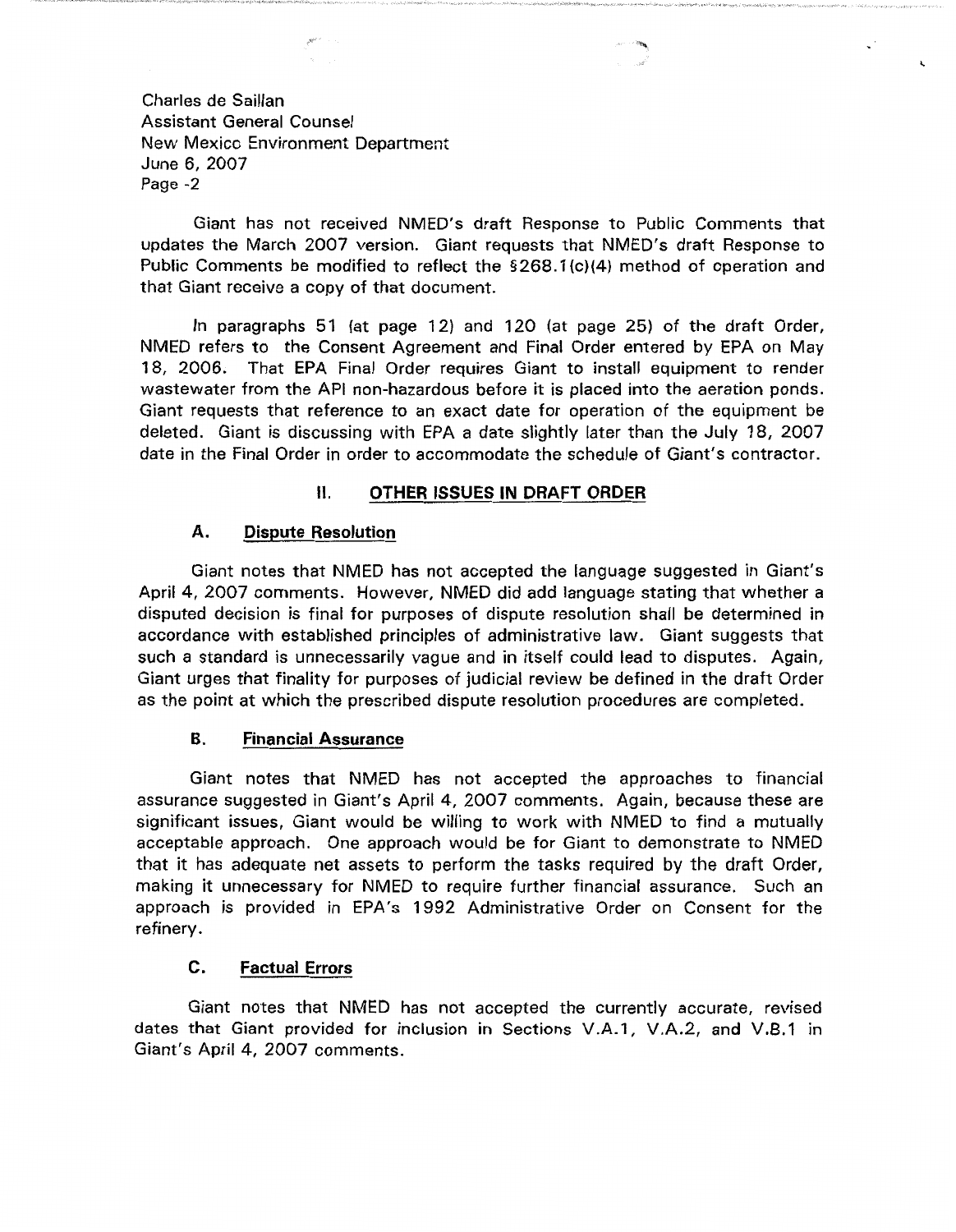Charles de Saillan Assistant General Counsel New Mexico Environment Department June 6, 2007 Page -3

 $\ddot{\phantom{0}}$ 

# **D. Description of API Separator**

The description of the API Separator at Paragraph 62 (page 15) is not correct insofar as it states that the API Separator generates K051 listed waste. The second and third sentences of that paragraph should be deleted and the following substitute language inserted:

> The API Separator generates an oil bearing sludge that is shipped offsite for oil recovery. It is exempt from hazardous waste listing because it is inserted into a petroleum refinery process.

#### **E. Refinery History**

Section I1.B.5 of the draft Order suggest that the presence of contaminants at the refinery is solely the result of Respondents' actions. As noted in Section I1.A.4, Kimball Campbell Corporation, and not the Respondents, constructed the refinery in the late 1950's. Respondents are merely the latest in a series of owners and operators. It is unfair to represent that contaminants have been released at the refinery solely as a result of Respondents' actions. Giant suggests that Section I1.B.5 be revised by adding the words, "and prior owners' and operators'," before the word "storage."

# **F. Force Majeure**

Because of the numerous deadlines imposed by the draft Order, Giant suggests that it would be reasonable for a force majeure provision to be added. As provided in EPA's 1992 Administrative Order on Consent for the refinery, such a provision would extend the time of performance during any event beyond the control of Giant that Giant could not have prevented or mitigated through the exercise of due diligence.

## **G. Cleanup Standards**

Section VI.C.3 states that "[i]f cleanup standards or levels cannot be achieved, approved risk-based levels established by a risk analysis may be used." Sections VI.B.I and VII.E also address the use of risk-based standards, but only if Giant demonstrates that achieving the established cleanup standards or levels in "impracticable." Giant believes that the option should always exist for cleanup standards or levels to be based on a risk analysis, even when the cleanup standards or levels of Section VII can be achieved. Protection of human health and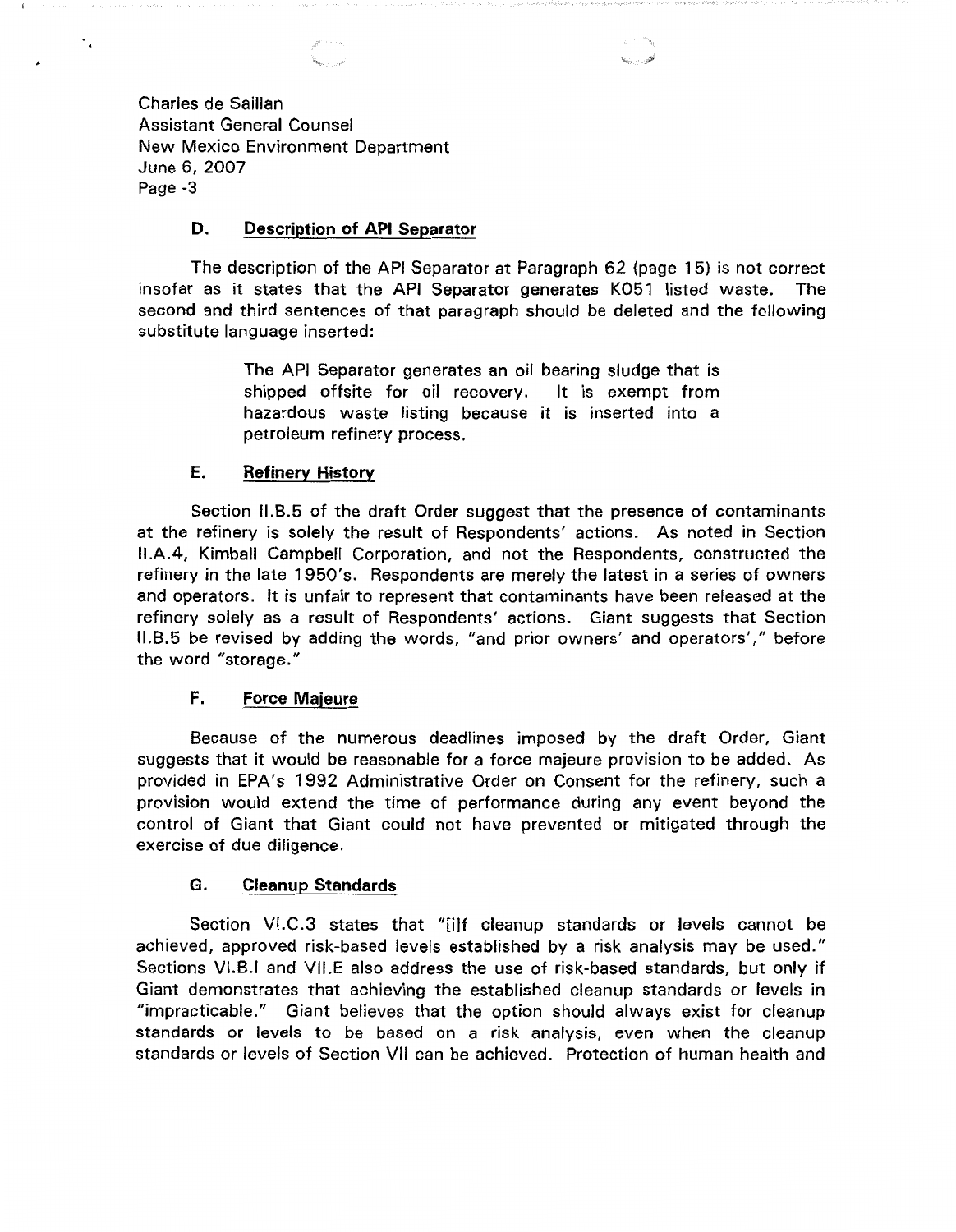Charles de Saillan Assistant General Counsel New Mexico Environment Department June 6, 2007 Page -4

the environment, which is the goal of corrective action, would still be accomplished.

### **H. Interim Measures**

Giant is concerned that NMED could require interim measures, as described in Section VI.A, as a normal practice. Giant believes that this provision should state clearly that interim measures should be required only in unusual circumstances. Further, if NMED does determine that such measures are necessary to protect human health or the environment, they should be consistent with, and integrated into, long-term corrective measures at the refinery.

### I. **Required Risk Assessments**

The first sentence of Section VI.B, Section VIII.E and Section VIII.G appear to require Giant to perform human health and ecological risk assessments without NMED showing that such assessments are needed or otherwise appropriate. Giant believes that such assessments should only be required where clearly necessary and not on a routine basis.

## **J. Groundwater Clean Up Levels**

As noted in Section VII of the draft Order, NMED "has selected a target risk level of  $10^{-5}$  for establishing cleanup levels for regulated substances." A similar provision should be added to Section **VII.A.** If neither a WQCC standard nor a MCL is available for a specific carcinogenic substance detected in groundwater, then the target cleanup level should be no more stringent than ten times the most recent version of the EPA Region VI Human Health Medium-Specific Screening Level for tap water.

# **K. Demonstration That a Cleanup Level is Impracticable**

Section VILE. addresses the requirements of demonstrating that a particular cleanup level is impracticable. Even where NMED finds a cleanup level or corrective action measure to not be impracticable, Giant urges NMED not to impose a cleanup level or corrective action measure that, although technically achievable, may be unduly onerous and expensive. Giant requests that, consistent with the interests of human health and the environment, NMED work with Giant to assure that any cleanup level or corrective action measure be implemented on a reasonable and affordable schedule.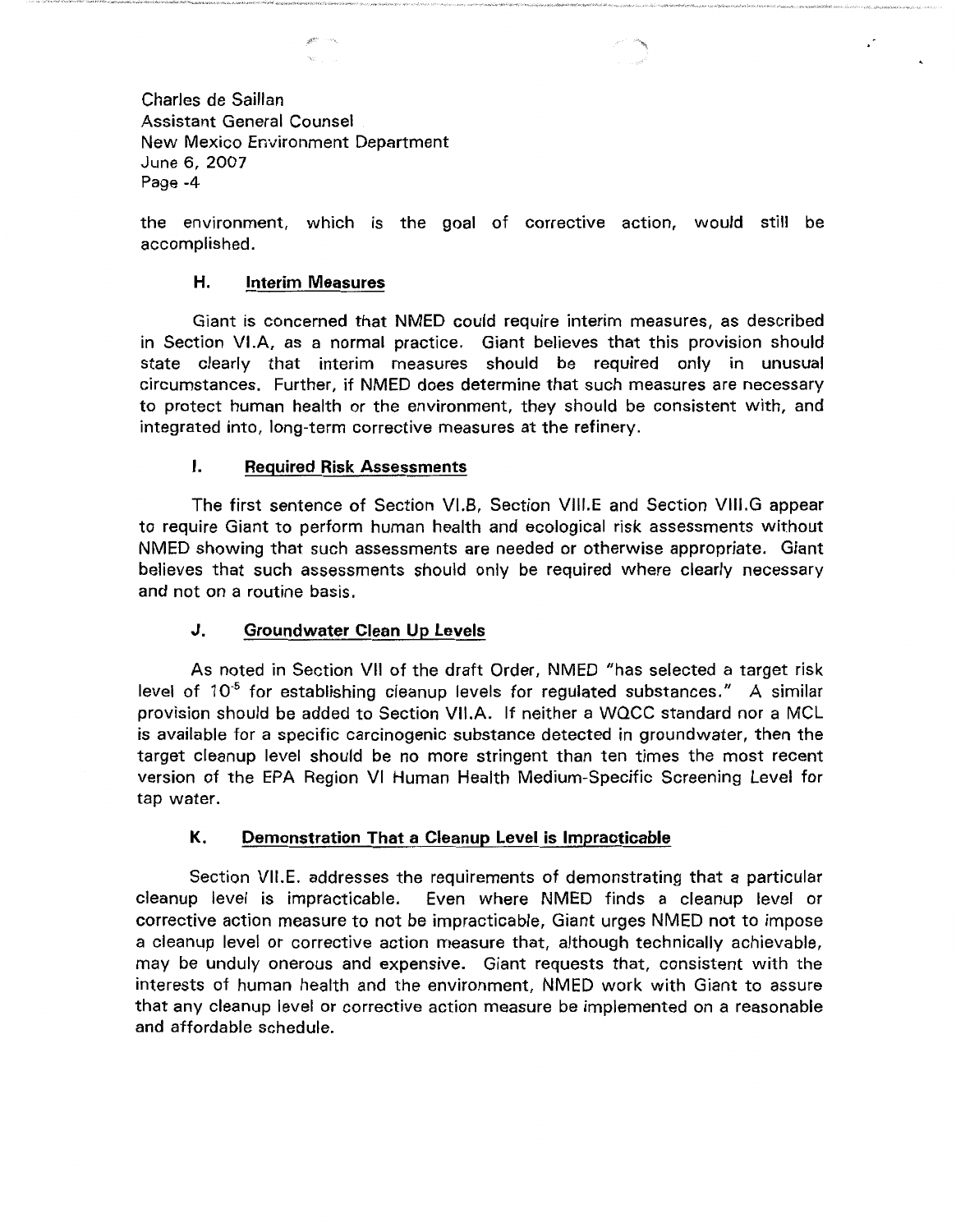Charles de Saillan Assistant General Counsel New Mexico Environment Department June 6, 2007 Page -5

 $\epsilon_i$ 

#### **L. Sample Point and Structure Location Surveying**

Section VIII.A.7 sets forth unnecessarily detailed and expensive requirements regarding surveying each sampling location. Although it may customary to conduct such surveys on monitoring wells, it should not be a requirement to have a Professional Surveyor locate and obtain the elevation of each soil boring and test pit.

### **M. Groundwater Sampling**

Section VIII.B.2 specifies that "[g]roundwater samples shall be collected from all exploratory borings not intended to be completed as monitoring wells prior to abandonment of the borings, where practicable." While it may make sense and add useful information to collect and analyze groundwater samples from some soil borings that are not intended to be completed as monitoring wells, it should not be a firm requirement to conduct such sampling at every soil boring. Giant is responsible for adequately investigating and characterizing the nature and extent of impacts to environmental media; however, it is counter productive to place such specific requirements in the draft Order, which do not allow for any site-specific considerations.

#### **N. Schedule**

Giant understands that the dates in the Table I Schedule will be adjusted to reflect the date of the final Order.

## Ill. **FUTURE STEPS TO RESOLVE THE DRAFT ORDER**

Giant wishes to emphasize once again its request that NMED delete the imminent and substantial endangerment claim under Section 74-4-13 of the Hazardous Waste Act. Giant also requests once again that NMED issue a consent order rather than a unilateral order. Giant suggests that both approaches requested by Giant would give NMED adequate authority to assure the protection of health and the environment. These approaches would also accurately reflect Giant's continuing commitment to corrective action at the refinery and Giant's ongoing cooperation with NMED.

Again, the brief comments in this letter only supplement and do not replace any of Giant's past comments, either written or oral, on the draft Order. Giant reserves the right to expand its current and prior statements as well as take any action it considers necessary in the future.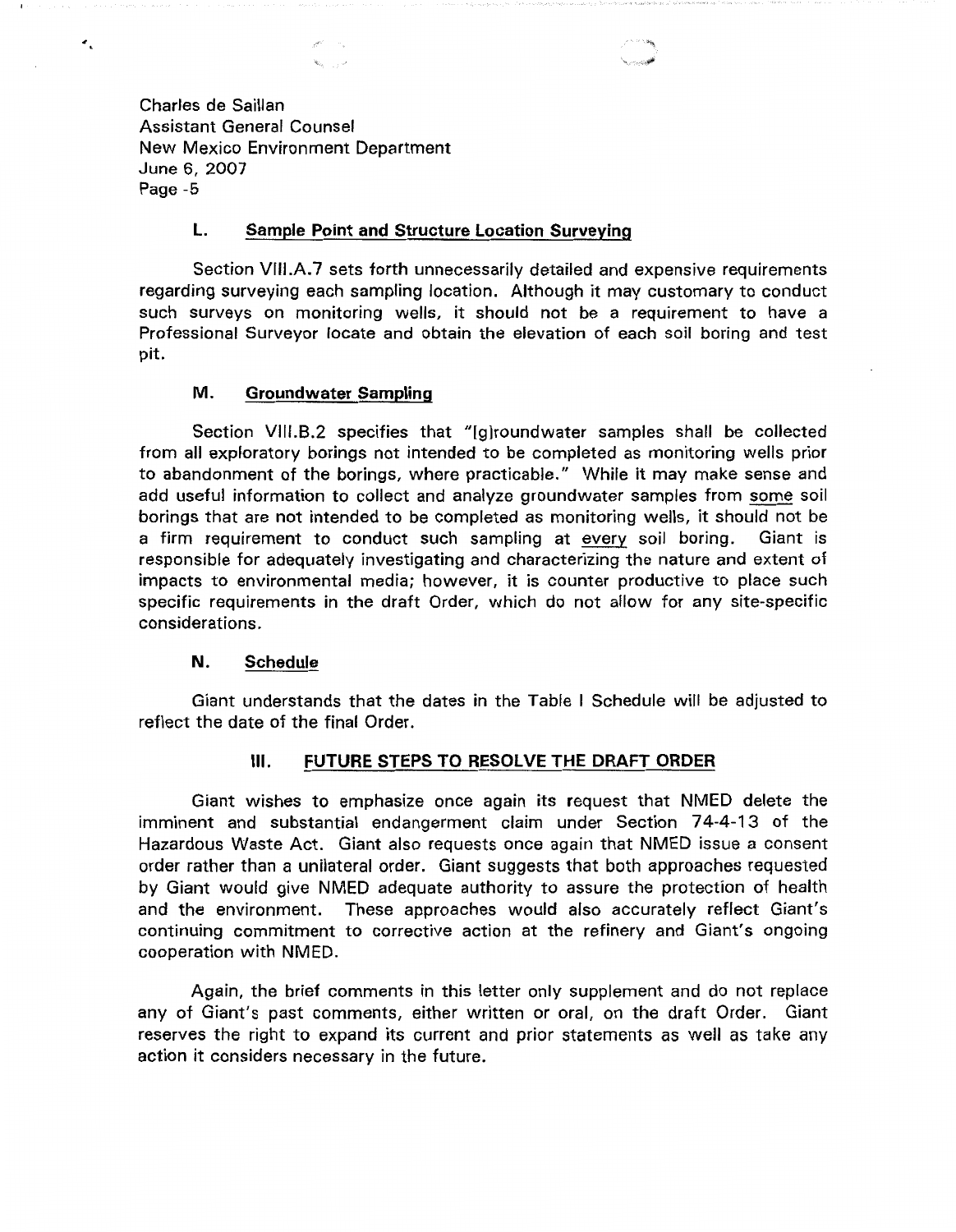Charles de Saillan Assistant General Counsel New Mexico Environment Department June 6, 2007 Page -6

Finally, Giant believes that another meeting between NMED and Giant would be productive. As you may know, Giant was acquired by Western Refining, Inc. ("Western Refining") last week, on May 31. Management at Western Refining has many questions and concerns about the draft Order. Such a meeting would inform Western Refining representatives of NMED's perspectives on the draft Order and should reduce the potential for disagreements in the future. Giant remains optimistic that the parties can resolve remaining issues and move forward productively.

Sincerely :<br>Sincerely :<br>Edmund H. Kendrick

 $\cdot$ 

Edmund H. Kendrick

EHK/dho